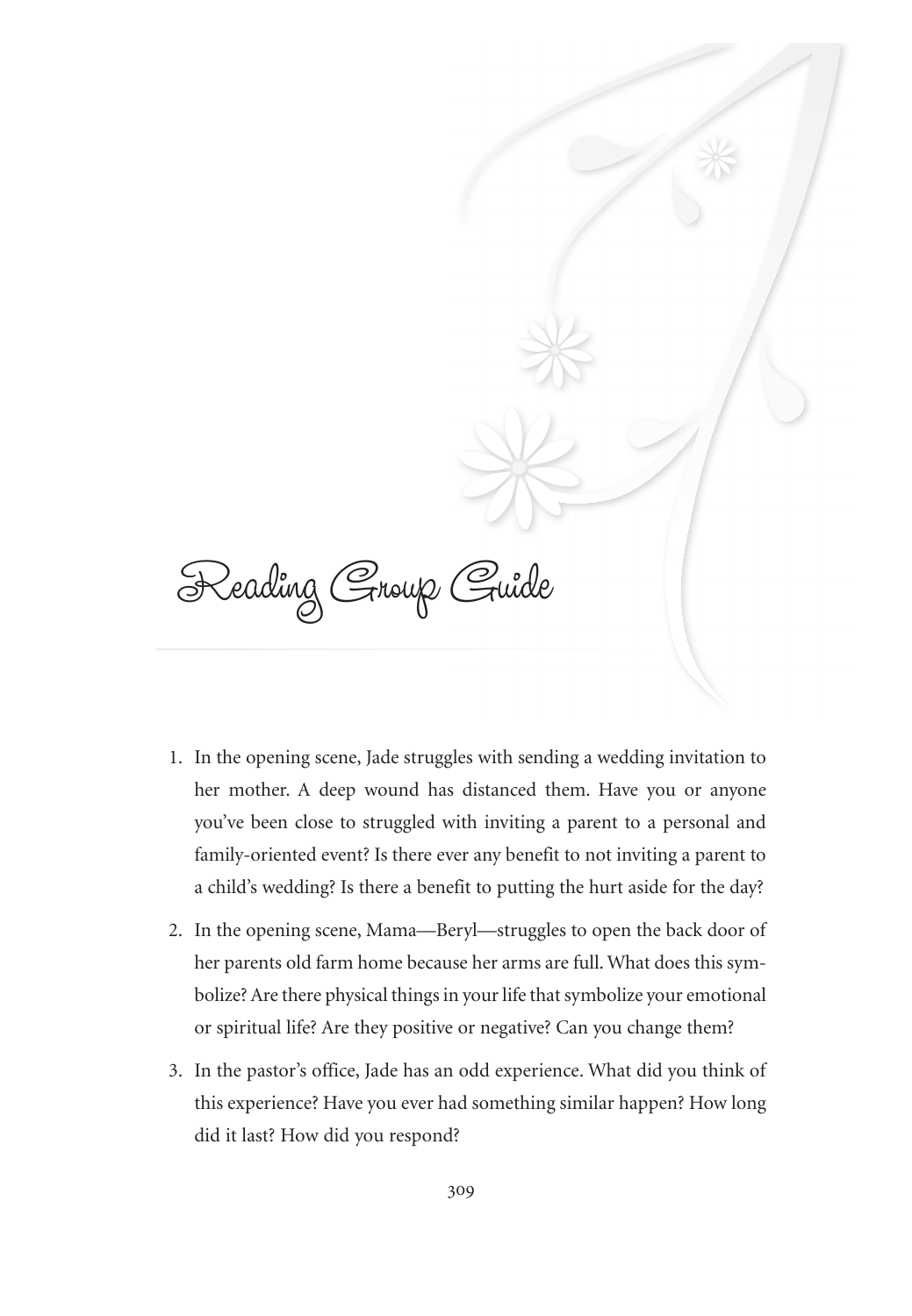- 4. Jade and Max decide to let their pasts stay in the past. Is there wisdom here? How can letting the past stay out of the present benefit your heart and relationships? How might it hinder? When is it right to talk about the past? When is it best to let issues of the past go?
- 5. Beryl is a product of the '60s and "Summer of Love" generation. How did the philosophy of the day impact her life while growing from teenager to adult? Was there a significant event that began her spiritual journey? Did you have moment like this? How has it impacted you over the years?
- 6. When Jade was eight, her father Harlan left the family. How did this event shadow her through life? What is the significance of a father's presence on a son's/daughter's life? How has your life been impacted by the presence or absence of a parent?
- 7. Jade met Dustin in high school. How did this relationship impact her? What does he bring to her? Did you have a significant relationship as a teen? Think how such a relationship can help or hinder you. Would you do what Jade and Dustin did?
- 8. As an adult, Jade runs a vintage shop? What does this symbolize? How does her physical and external life reflect her emotional, internal life?
- 9. When Jade takes Beryl with her to Nashville, what is symbolized by the truck breaking down? As you read the story, did you sense the significance of the moment for mother and daughter? Share an event from your life that permanently affected you.
- 10. What created the wedge between Jade and Beryl? Do you and someone you care about have an unresolved issue? Do you want to resolve it?
- 11. Why didn't Jade want to admit her part in the abortion? Do you have issues you are hesitant to face because you don't want to take responsibility for the part you played? If you've lived through and overcome a hard situation like abortion or addiction, can you share your success with the group?